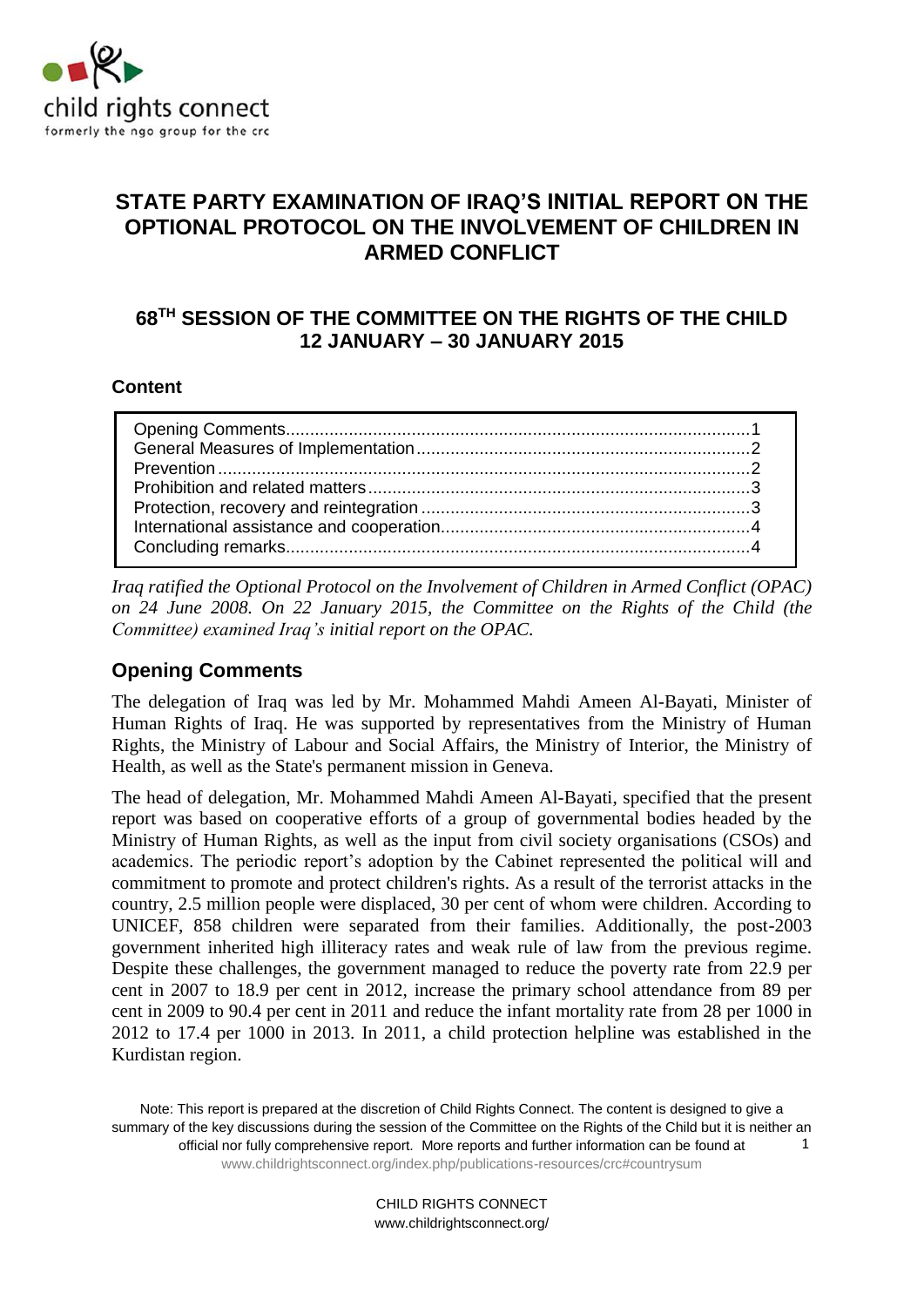Ms. Renate Winter, member of the Country Taskforce, welcomed the delegation and acknowledged the difficult situation in the State party.

# <span id="page-1-0"></span>**General Measures of Implementation**

## *Legislation*

The Committee expressed concerns that the OPAC was not completely integrated in the domestic legal system. The delegation responded that during the review of the national laws, some legislative gaps regarding the punishment of recruiters of children under 18 were revealed. More generally, a special code on the protection of children in armed conflict was being currently prepared. The delegation also mentioned that the State was also party to the ILO Convention on the Worst Forms of Child Labour, which included the involvement of children in armed conflict. Furthermore, article 29 of the State's constitution prohibited the involvement of children in armed conflict and stipulated that they had to be economically protected.

### *Dissemination and training*

The Committee asked if there were any programmes that targeted the general public, and more specifically the armed forces, judges, counsellors and teachers in order to raise awareness on child rights, the OPAC and the dangers of involvement of children in armed groups. The Committee also wanted to know what steps had been taken in the educational system in order to spread a culture of peace. The delegation responded that the government concentrated on peaceful mindsets and on the necessity of accepting the other and had deleted all hostile terminology from the school curricula. In terms of the judiciary, the delegation affirmed its independence and stated that there were many programmes which targeted the judges and academicians, enlightening them on new concepts and on ways to deal with children.

## <span id="page-1-1"></span>**Prevention**

### *Recruitment of children*

The Committee deplored the involvement of children in armed groups as spies or even suicide bombers. The Committee therefore asked if there were specific measures and a work plan that addressed this phenomenon and made sure the armed forces did not enlist children. The Committee also raised the issue of forcible recruitment of children from refugee/internally displaced camps by non-state armed groups. The delegation responded that in the military and security establishments there were no instructions that allowed the recruitment of children under 18. Furthermore, it was forbidden to give weapons to children under 18. However, many women and children were forced to carry weapons in order to defend themselves against terrorist attacks.

#### *Military schools*

The Committee asked for more information on the number of colleges and schools managed by armed forces as well as the type and duration of their academic and military curricula. The Committee also asked if there were any vocational training centres that were supervised by the armed forces. The delegation responded that, from a legal aspect, there were no military camps for training children under 18. There were, however, formal recruiting schools for volunteers from police academies and universities which operated in accordance with international standards.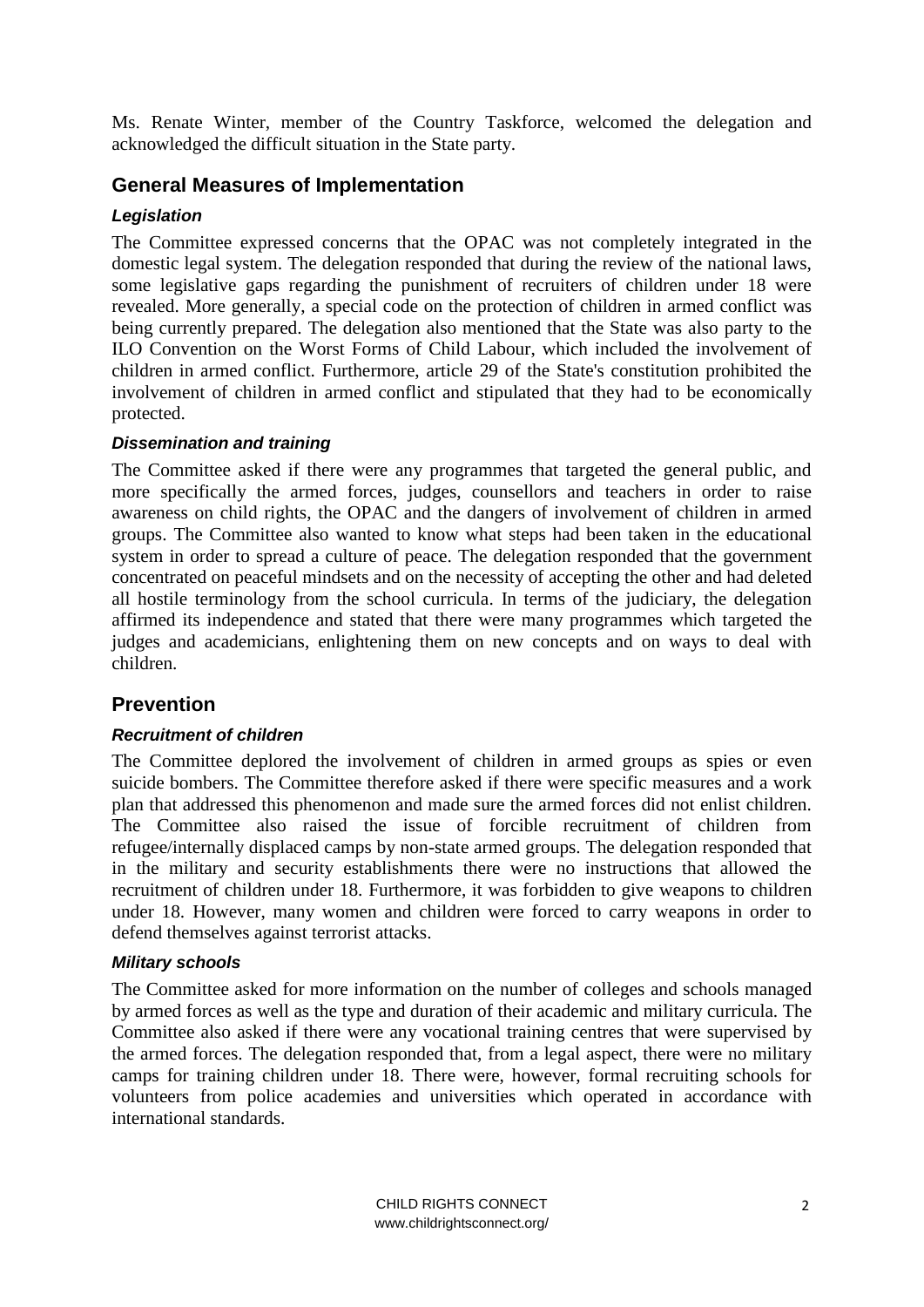#### *Birth registration*

The Committee noted that security forces in the State party had very clear criteria on enlisting only people above 18. However, due to birth registration problems and lack of preventive measures to ascertain forged identification documents, many under-age children ended up joining the armed forces. The Committee therefore asked what steps had been taken to remedy this problem. The delegation responded that there were military sanctions regarding the falsification of identification documents, in the form of a 7 year imprisonment. If no identification documents were available, the child would be taken to forensic examination to ascertain his/her age whereupon a decision would be made of whether or not to bring the child to court.

### *Data collection*

The Committee asked if there was a database that tracked reports by parents of families about children that were forcibly recruited, kidnapped or abducted by non-state armed groups. The delegation responded that the State party did have information that ISIS gangs had caused the disappearance of 858 children after 9 June 2014. All the details concerning these cases were given to the Commission of Inquiry which was established in the State party by a Human Rights Council Resolution from 1 September 2014.

# <span id="page-2-0"></span>**Prohibition and related matters**

## *Definition and criminalization*

The Committee commended the State party on its law that considered using children under 15 as a war crime. However, the Committee was concerned that there was no strict definition of the offense of using children and also no penalty and invited the State party to define this provision more clearly.

## <span id="page-2-1"></span>**Protection, recovery and reintegration**

The Committee expressed concerns that the State's legislation allowed for the prosecution of suspects of terrorist acts, regardless of their age. The Committee added that, reportedly, many children suspected of committing terrorist acts were being illegally detained and suffered from bad health due to the unsanitary conditions in the detention facilities. The Committee therefore asked if a complaints mechanism for these children was in place and whether international humanitarian organisations were allowed to re-establish contacts between those children and their families. The Committee asked whether a death sentence could still be upheld in cases where there were no documents that proved the young person's age. The Committee deplored the use of children with disabilities as suicide bombers by terrorist groups. The Committee, while acknowledging the government's limited capacity to protect the rights of children in the territories currently occupied by ISIL, considered that the government could still take meaningful actions and prosecute the persons responsible for the recruitment of children in the armed groups that were supported by the official army such as the Awakening Councils. The delegation responded that the Awakening Councils - linked with many documented child recruitment cases - had been created and remained operational during the USA intervention in the State party. They were not part of and were not financed by the government's military or security forces and they were only present in areas that were hot pockets of tension. When the government received the security dossier on the Awakening Councils, it provided care and protection for all the children involved in these groups. Recently, in the aftermath of the breakdown of the State's national security, other type of popular forces were created which were supervised by the State's military and police and acted in compliance with the State's laws, ie did not recruit children under 18. The delegation